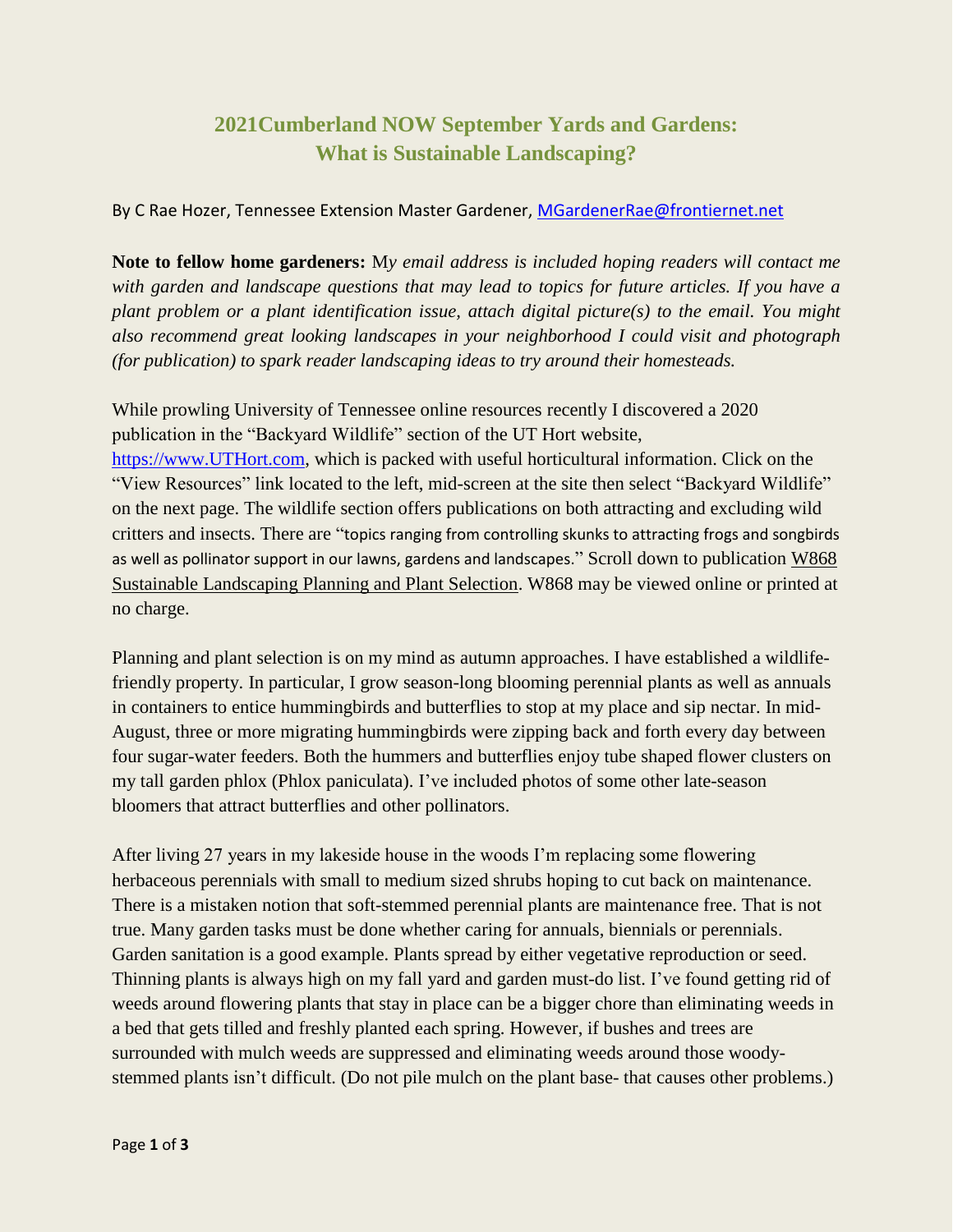The question "What is sustainable landscaping?" is answered on page one of pub W868. "It's landscaping in balance with nature, your budget, your community and your lifestyle." The publication introduction spells out sustainable landscaping in more detail. "Each property… is a part of a larger ecosystem where unique combinations of soil, water flows, climate, and living things combine differently to create distinct ecoregions. The unique natural elements in your region of Tennessee need to be incorporated into landscape decisions to offer a sustainable balance that meets your needs and also makes sense for your climate, soil and other environmental conditions." Four components of a sustainably landscaped yard:

- 1. Healthy soil
- 2. Water and Energy Consciousness
- 3. A Sense of Place
- 4. Diversity

Soil makeup has a significant effect on plant well-being in the mix of environmental influences. Soils have a number of components. First is "parent material". That is the bedrock source providing mineral particles and stones when "weathering" causes that underlying material to disintegrate through chemical or physical processes. "Organic matter" is the second major soil component. That is material which is or was living. Organic sources like earthworms, insects, and tiny organisms are in the animal category. Vegetation, both living and decaying make up the remaining organics. Also important are the spaces around and between the bits of organic matter, rocks, and mineral particles known as "pores". These are pathways along which water and elements of air like oxygen and carbon dioxide travel through soil creating the "good drainage" many plants need for best performance in gardens and landscapes.

Soil mapping is done by the United States Department of Agriculture and Natural Resources Conservation Service. The maps describe distinct soil types within a county. Characteristics of various soils defined by such a report include parent material, organic content, depth to bedrock, pH, and soil texture (clay, silt, sand, sandy loam, loam, etc.). Each soil is also described in terms of slope. How that land is used and problems which limit beneficial use of a particular area for agriculture, urban development, or recreational use are listed as well.

The Soil Survey of Cumberland County, Tennessee indicates sandstone is parent material for 85% of mapped areas in this county. The Cumberland Plateau beyond our state's borders is also capped by 20 to 230 million year old Pennsylvania Age sandstone. The cement that binds sandstone can vary in chemical composition. The binder for Crab Orchard building stone and other local sandstones is typically high in silica and/or iron oxides which create rock that does not react chemically and resists water erosion. Less than 3% of the county has limestone parent material. These areas include the Sequatchie Valley near the southeast end of the county as well as slopes of mountains surrounding Grassy Cove and Crab Orchard Cove. The remaining 12% of parent material found here are siltstone and shale which are softer and erode more quickly than the sandstone mentioned earlier.